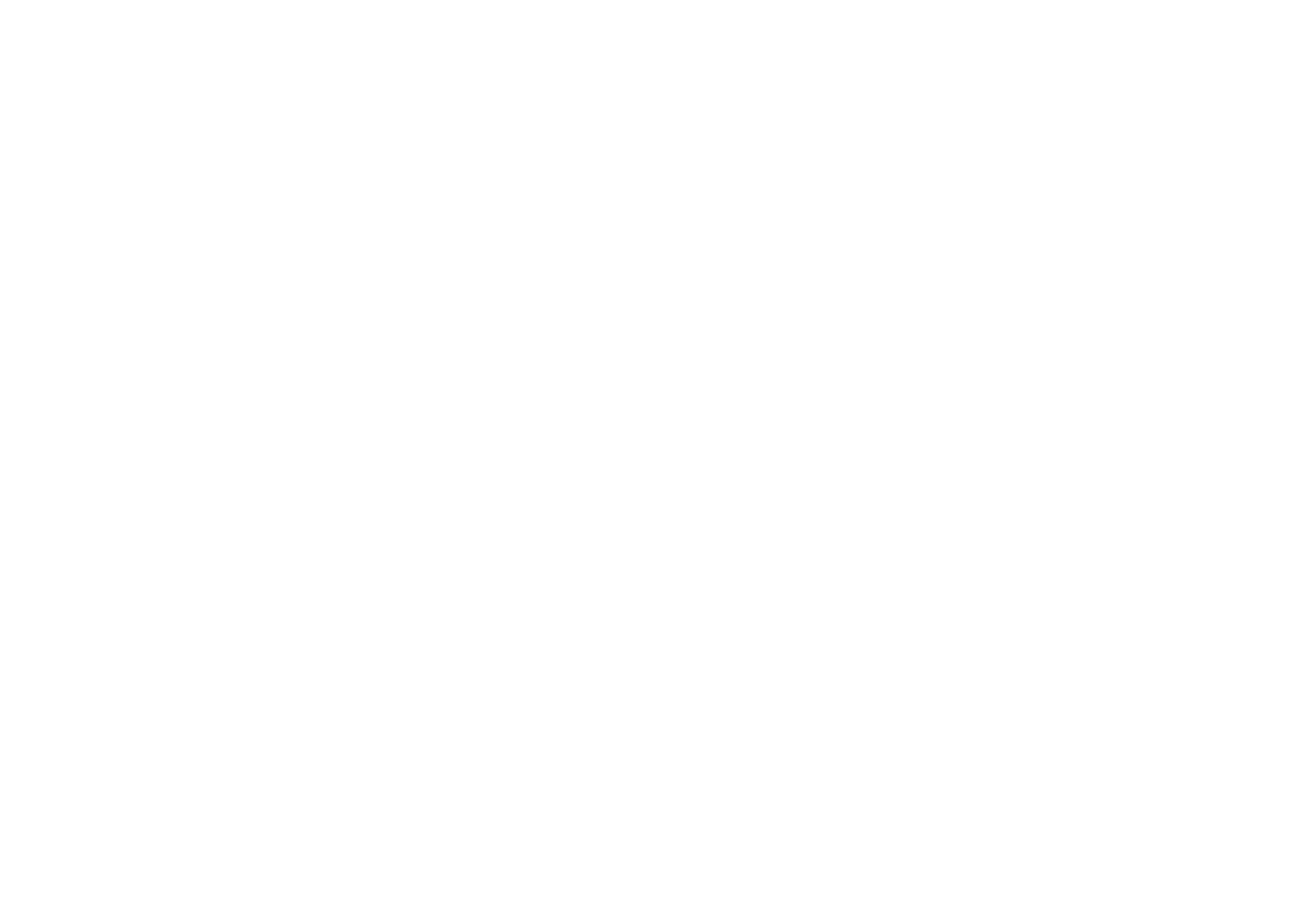#### **MEETING TO NEGOTIATE THE LEGAL AND INSTITUTIONAL FRAMEWORK FOR THE CENTRAL ASIAN FLYWAY***Abu Dhabi, UAE, 12-13 December 2012*

#### **PROVISIONAL ANNOTATED AGENDA AND MEETING SCHEDULE** (*as at 29 November 2012*)

| Date/Time                     | <b>Agenda items and Activities</b>     | <b>Documents</b> | <b>Annotations</b>                                                           |
|-------------------------------|----------------------------------------|------------------|------------------------------------------------------------------------------|
|                               |                                        |                  |                                                                              |
| Sat. 8 Dec.<br><b>Wed. 12</b> |                                        |                  |                                                                              |
|                               |                                        |                  |                                                                              |
| Dec.                          | Delegates arrive in Abu Dhabi          | Fact sheet       | Venue: Yas Island Rotana Hotel, Golf Plaza, Abu Dhabi                        |
|                               |                                        |                  |                                                                              |
|                               |                                        |                  | http://www.cms.int/species/CAF/AbuDhabi_Mtg/docs_overview.htm                |
| Wednesday                     | <b>Registration</b>                    |                  |                                                                              |
| 12 Dec.<br>08.00              |                                        |                  | Delegates are kindly requested to register and pick up their badges          |
|                               |                                        |                  |                                                                              |
| 0900-1230                     | Agenda items $1.0 - 7.0$               |                  |                                                                              |
|                               |                                        |                  |                                                                              |
|                               | 1.0 Welcoming Remarks                  |                  | Mr. Bert Lenten, CMS Deputy Executive Secretary will provide                 |
|                               |                                        |                  | introductory remarks                                                         |
|                               |                                        |                  | Keynote address by Ms. Nicola Crockford, International Species Policy        |
|                               |                                        |                  | Officer, BirdLife International                                              |
|                               |                                        |                  |                                                                              |
|                               | 2.0 Adoption of the Rules of Procedure | CMS/CAF3/        | The delegates will be invited to adopt the CMS COP Rules of Procedure,       |
|                               |                                        | Doc.2            | which should be applied to the Meeting as appropriate                        |
|                               |                                        |                  | <b>Expected outcome:</b> Rules of Procedure adopted                          |
|                               | <b>3.0 Election of officers</b>        |                  | The Meeting will be invited to elect a Chairperson from among the            |
|                               |                                        |                  | representatives of the Range States in attendance; and to establish a        |
|                               |                                        |                  | committee of 5 members for the purpose of reviewing the original credentials |
|                               |                                        |                  | of official delegations.                                                     |
|                               |                                        |                  | <b>Expected outcome:</b> Chairperson elected                                 |
|                               |                                        |                  |                                                                              |
|                               | 4.0 Adoption of the agenda and meeting | CMS/CAF3/        | The Meeting will be invited to adopt the Provisional Agenda and Meeting      |
|                               | schedule                               | Doc.4.1          | Schedule                                                                     |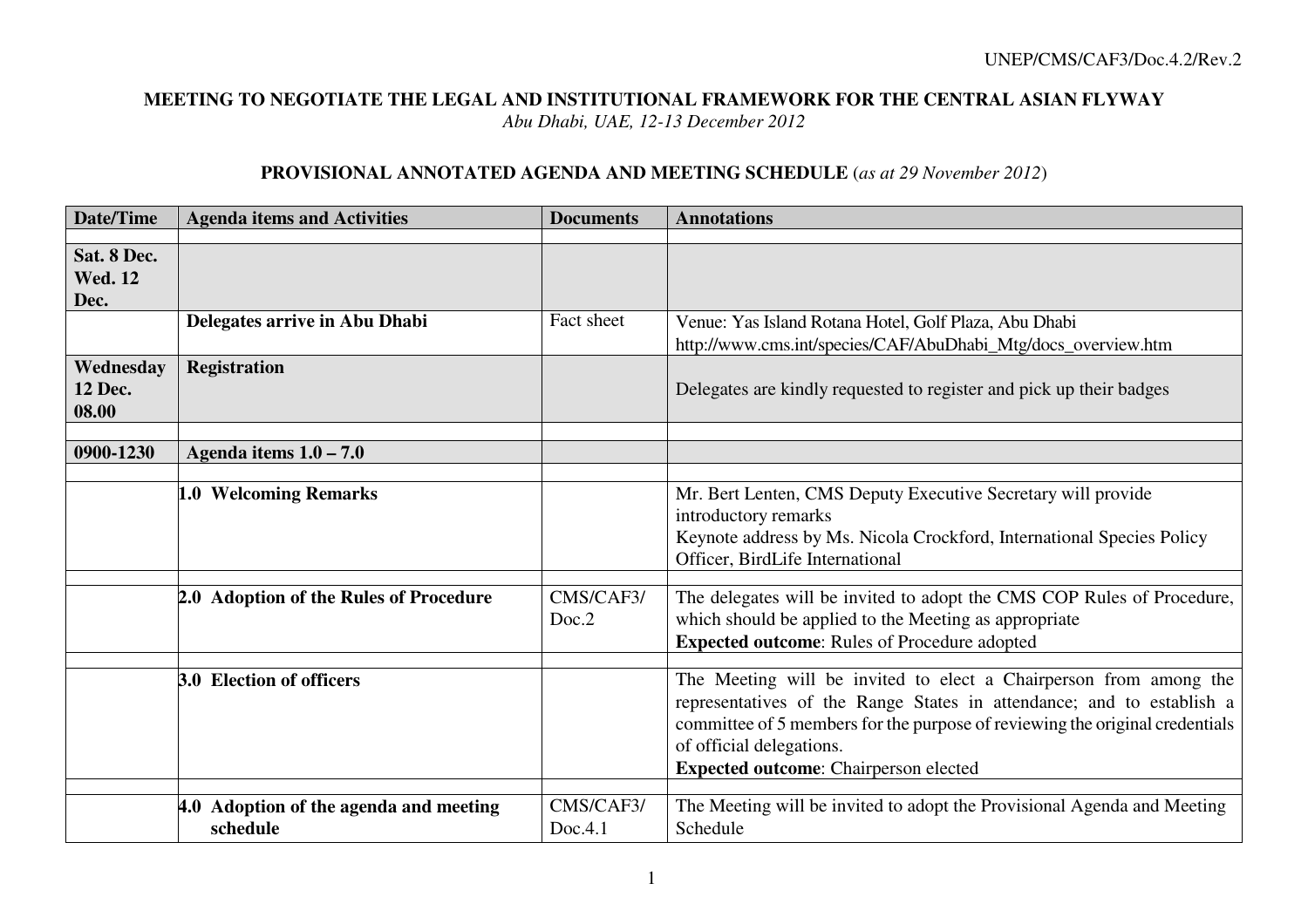| <b>Date/Time</b> | <b>Agenda items and Activities</b>                                               | <b>Documents</b>     | <b>Annotations</b>                                                                                                                                                                                                                                                                                                                                                                                                                                                                                                                                                                                  |
|------------------|----------------------------------------------------------------------------------|----------------------|-----------------------------------------------------------------------------------------------------------------------------------------------------------------------------------------------------------------------------------------------------------------------------------------------------------------------------------------------------------------------------------------------------------------------------------------------------------------------------------------------------------------------------------------------------------------------------------------------------|
|                  |                                                                                  | CMS/CAF3/<br>Doc.4.2 | <b>Expected outcome:</b> Agenda adopted                                                                                                                                                                                                                                                                                                                                                                                                                                                                                                                                                             |
|                  | 5.0 Background and purpose of the Meeting                                        | CMS/CAF3/<br>Doc.5   | The Secretariat will introduce the document, providing an overview on the<br>developments and main activities under CMS with regard to the CAF since<br>the last meeting in New Delhi (2005)<br><b>Expected outcome:</b> The Meeting took note of the document                                                                                                                                                                                                                                                                                                                                      |
|                  | 6.0 Overview on waterbird conservation<br>issues within the Central Asian Flyway |                      | The Chair of the CMS Working Group on Flyways and Appointed Scientific<br>Councillor for Asiatic Fauna, Taej Mundkur, will give a presentation<br>outlining the main threats and conservation issues relating to migratory<br>waterbirds along the CAF, as well as past and current activities and initiatives<br>to address them. The presentation will briefly discuss the status of<br>implementation of the CAF Action Plan including priorities for conservation<br>action in the future<br>Expected outcome: Overview provided on main waterbird conservation<br>issues within the CAF region |
|                  | 7.0 Activities undertaken by the Range<br><b>States</b>                          |                      | The Range States and relevant organizations will have the opportunity to<br>make brief statements highlighting key aspects of their written reports which<br>have been submitted to the Secretariat to share additional information on<br>their activities in support of the implementation of the CAF Action Plan<br>Expected outcome: Information shared on the status of activities and CAF<br>Action Plan implementation undertaken by the Range States                                                                                                                                         |
| 1400-1800        | Agenda items $8.0 - 9.0$                                                         |                      |                                                                                                                                                                                                                                                                                                                                                                                                                                                                                                                                                                                                     |
|                  |                                                                                  |                      |                                                                                                                                                                                                                                                                                                                                                                                                                                                                                                                                                                                                     |
|                  | 8.0 Overview of other relevant flyway<br>initiatives                             |                      | The AEWA and EAAFP represent two different instruments for the<br>conservation of migratory waterbirds and their habitat at the Western<br>respectively Eastern border of the CAF. As they also represent two different<br>institutional approaches of relevance when considering options for the<br>development of a legal framework for CAF, information will be provided on<br>both instruments                                                                                                                                                                                                  |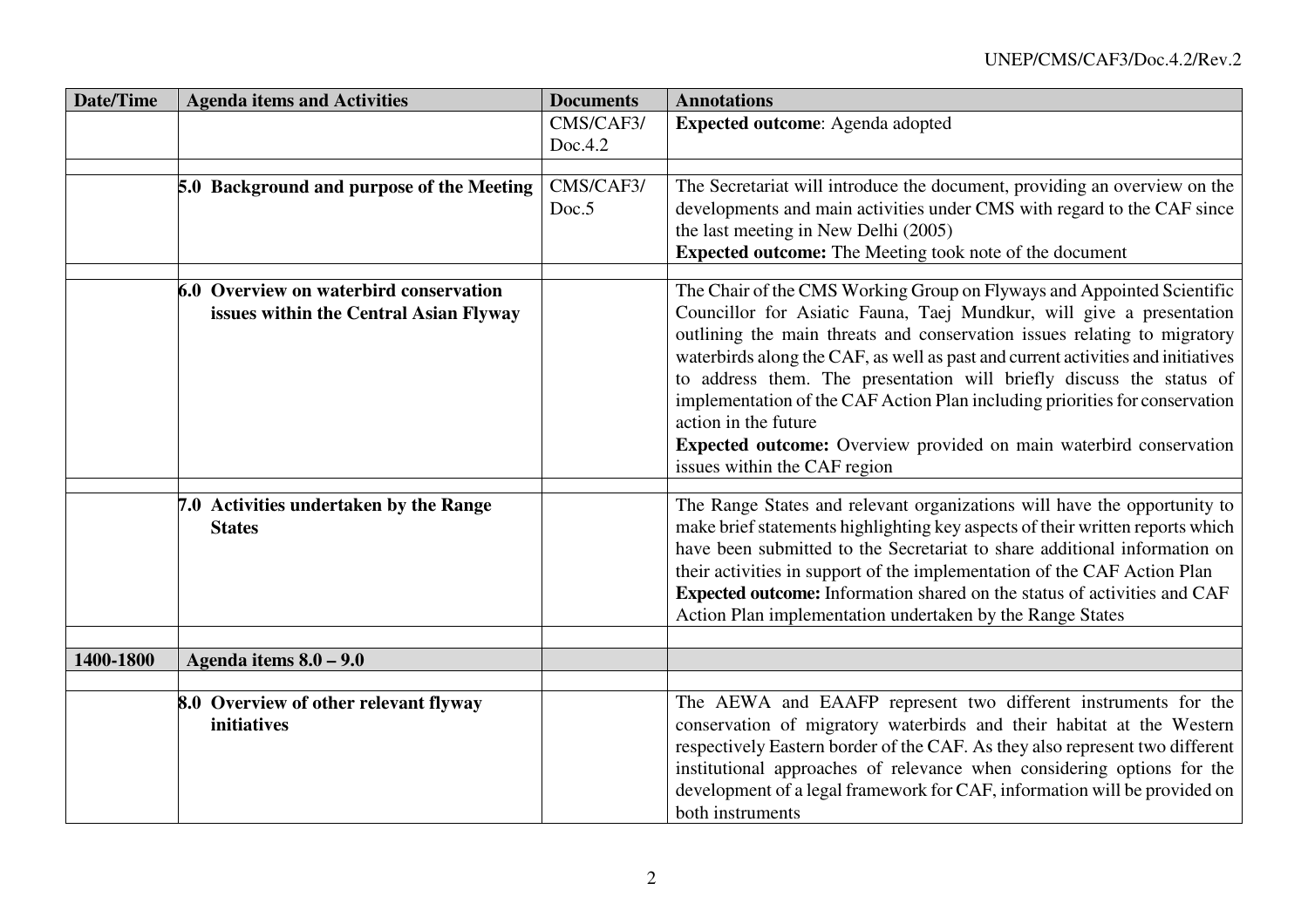| Date/Time                  | <b>Agenda items and Activities</b>                                                                                                                                    | <b>Documents</b>   | <b>Annotations</b>                                                                                                                                                                                                                                                                                                                                                                                                                                                                                                                                                                                          |
|----------------------------|-----------------------------------------------------------------------------------------------------------------------------------------------------------------------|--------------------|-------------------------------------------------------------------------------------------------------------------------------------------------------------------------------------------------------------------------------------------------------------------------------------------------------------------------------------------------------------------------------------------------------------------------------------------------------------------------------------------------------------------------------------------------------------------------------------------------------------|
|                            | 8.1 The Agreement on the Conservation of<br>African-Eurasian Migratory Waterbirds<br>(AEWA)<br>8.2 The Partnership for the East Asian-<br>Australasian Flyway (EAAFP) |                    | Representative of AEWA (www.unep-aewa.org) will give a presentation about<br>the structure and functioning of the agreement, outlining its geographical and<br>species coverage as well as its relevance and linkages to CAF<br>Expected outcome: Information provided about AEWA as one main<br>flyway conservation initiatives of relevance for CAF<br>The EAAFP (www.eaaflyway.net) representative will give a presentation<br>about the structure and functioning of the partnership, outlining its<br>geographical area and species covered and as well as activities and linkages<br>relevant for CAF |
|                            |                                                                                                                                                                       |                    | <b>Expected outcome:</b> Information provided about EAAFP as one main flyway<br>conservation initiatives of relevance for CAF                                                                                                                                                                                                                                                                                                                                                                                                                                                                               |
|                            | 9.0 Options for a legal and institutional<br>framework for the Central Asian<br><b>Flyway</b>                                                                         | CMS/CAF3/<br>Doc.9 | The Secretariat will introduce the document and the two options that are<br>being proposed for the institutional and legal framework for the CAF Action<br>Plan. Delegates will be invited to discuss these options and provide<br>statements as to what would be their preferred one<br>Expected outcome: Decision reached about the preferred legal and<br>institutional option for the CAF Action Plan                                                                                                                                                                                                   |
| <b>Thursday</b><br>13 Dec. |                                                                                                                                                                       |                    |                                                                                                                                                                                                                                                                                                                                                                                                                                                                                                                                                                                                             |
| 0900-1230                  | Agenda items 10.0 - 13.0                                                                                                                                              |                    |                                                                                                                                                                                                                                                                                                                                                                                                                                                                                                                                                                                                             |
|                            | 9.0 Continued, as necessary                                                                                                                                           |                    |                                                                                                                                                                                                                                                                                                                                                                                                                                                                                                                                                                                                             |
|                            | 10.0 Endorsement of an option and the<br>final Declaration                                                                                                            |                    | The Meeting will endorse the preferred institutional option for CAF and<br>adopt the final declaration. The Secretariat will provide information about the<br>next steps to implement the decision taken by the meeting<br><b>Expected outcome:</b> Declaration of the Meeting adopted                                                                                                                                                                                                                                                                                                                      |
|                            | 11.0 Next steps                                                                                                                                                       |                    | The Secretariat will propose a set of follow-up activities necessary to<br>implement the decision. Delegates will be invited to agree on the next steps<br>necessary to implement the decision of the meeting                                                                                                                                                                                                                                                                                                                                                                                               |